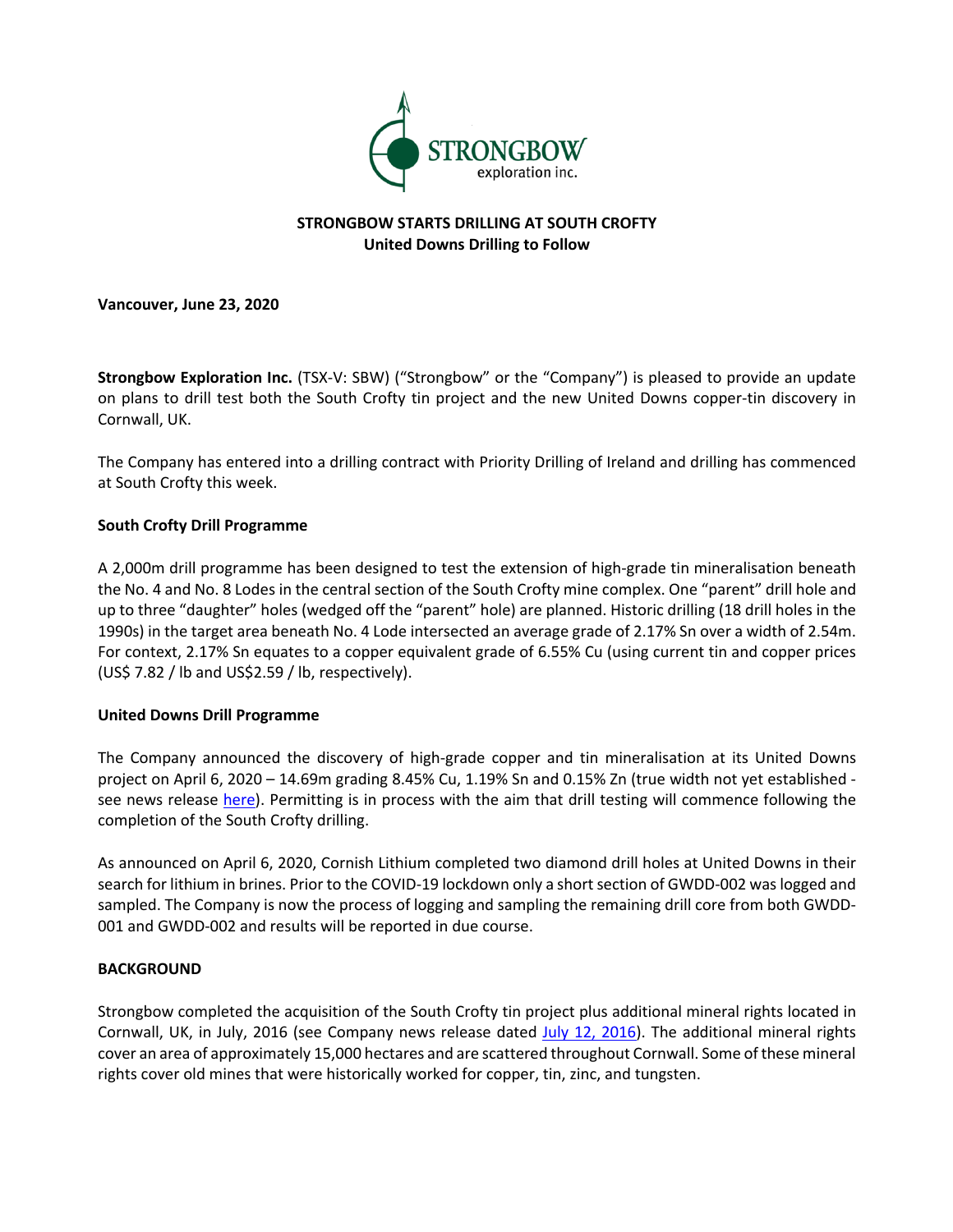In January 2017, the Company announced that it had entered into an agreement with Cornish Lithium, a private exploration company, whereby Cornish Lithium was granted the right to explore Strongbow's mineral rights in Cornwall for lithium in brine occurrences (see Company news release dated January 19, 2017).

Cornish Lithium conducted drill testing at United Downs in late 2019 / early 2020. United Downs is located approximately 8km east of South Crofty within a densely mined district, historically referred to as Gwennap.

## **SOUTH CROFTY PROJECT**

The South Crofty project covers the former producing South Crofty tin mine located in Pool, Cornwall. South Crofty mine closed in 1998 following over 400 years of continuous production. Since acquiring the project in 2016, Strongbow has completed and published maiden NI43-101 compliant mineral resources for South Crofty using the vast archive of historical production data and more recent drilling completed between 2007 and 2013. In 2017, Strongbow completed a Preliminary Economic Assessment that demonstrated the economic viability of re-opening the mine. Additionally, Strongbow has undertaken extensive pilot-scale water treatment trials and successfully applied for and received the necessary environmental permits to abstract, treat and discharge mine water in order to dewater the mine. Planning permissions for the operation of the mine and re-development of the surface facilities have been secured and construction of the water treatment plant foundations commenced. The dewatering pumps, variable speed drives and new high-voltage power supply have been delivered to site and efforts continue to raise the necessary funds to commence dewatering and continue feasibility studies.

### **UNITED DOWNS PROJECT**

The United Downs project covers, or is located immediately adjacent to, four former copper and tin producing mines: Consolidated Mines and United Mines to the west; and, Mount Wellington and Wheal Jane Mines to the east. The main mineralised structures in all four mines trend ENE and dip steeply to the north. All of the mineralisation exploited historically is related to either quartz veins or quartz-tourmaline veins hosted within "killas", the local name for metasedimentary rocks that overlie granite intrusions.

At the nearby South Crofty Mine, copper-tin-zinc-tungsten mineralisation hosted within the killas passes into tin mineralisation at depth as the mineralised vein-like structures pass into the underlying granitic host rock. The same zonation potentially exists at United Downs, where only the killas-hosted mineralisation has been exploited to date. The underlying granite, which is a target for further tin mineralisation, was encountered in GWDD-002 between 300 and 600m and again at 700m vertical depth.

The nearby Wheal Jane mine was discovered and developed into a modern mine in the late 1960s, initially by Consolidated Goldfields, and thereafter by Rio Tinto Zinc. Mining activities at Wheal Jane ceased in early 1991.

### **TECHNICAL INFORMATION**

The technical information in this news release has been compiled by Mr. Owen Mihalop. Mr. Mihalop has reviewed and takes responsibility for the data and geological interpretation. Mr. Owen Mihalop (MCSM, BSc (Hons), MSc, FGS, MIMMM, CEng) is Chief Operating Officer for Strongbow Exploration Inc. and has sufficient experience relevant to the style of mineralisation and type of deposit under consideration and to the activity which he is undertaking to qualify as a Competent Person as defined under the JORC Code (2012) and as a Qualified Person under NI 43-101. Mr. Mihalop consents to the inclusion in this announcement of the matters based on his information in the form and context in which it appears.